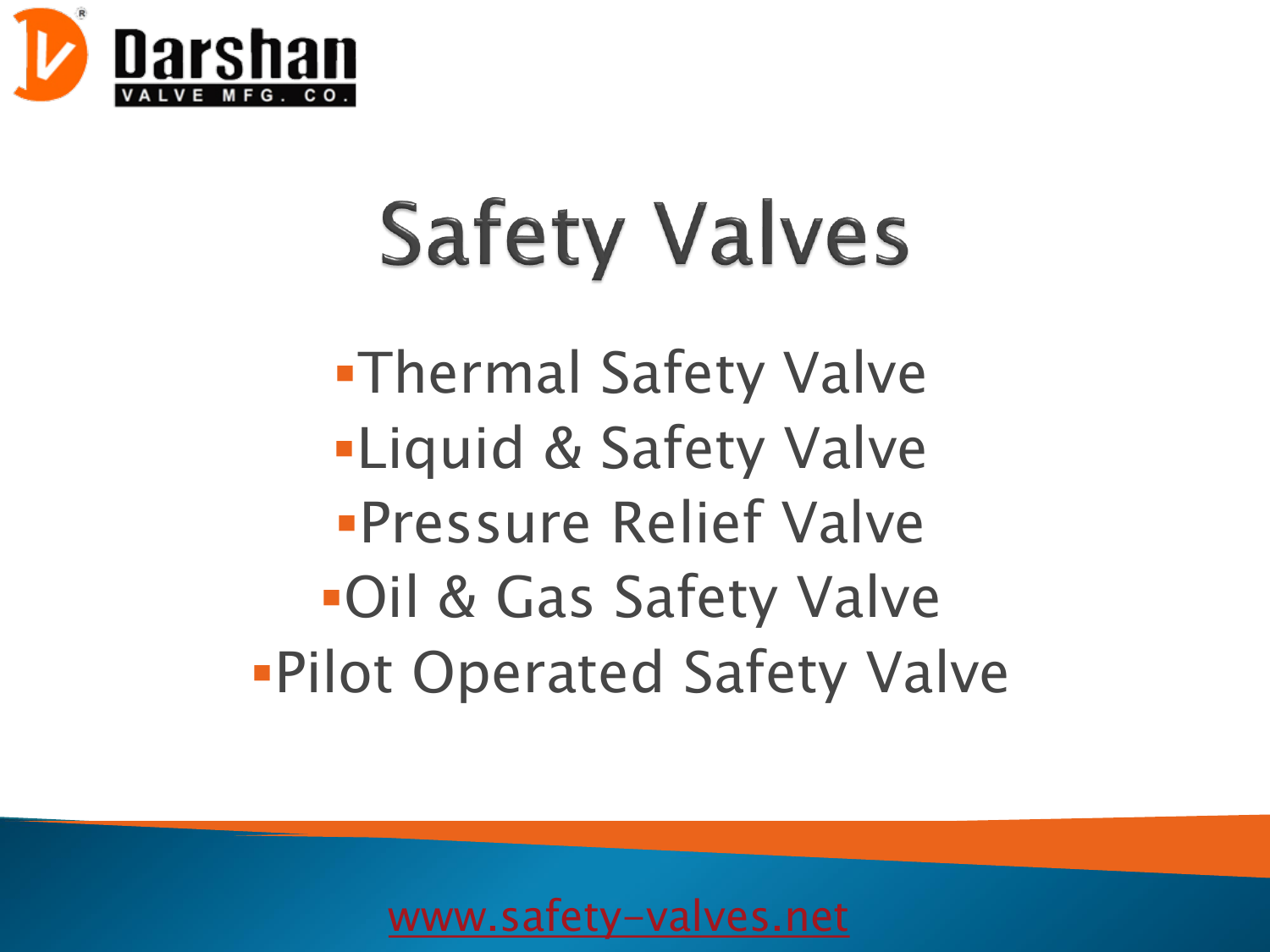

### **Thermal Safety Valve**

We have gained excellent experience in manufacturing the safety valves. They are provided in number of specifications and designs to suit the industry requirement. The [thermal](http://safety-valves.net/safety-valve.html) safety valves are used in those locations that need to work with high temperature. They are great in dealing with varying temperature and can easily control the flow of substance.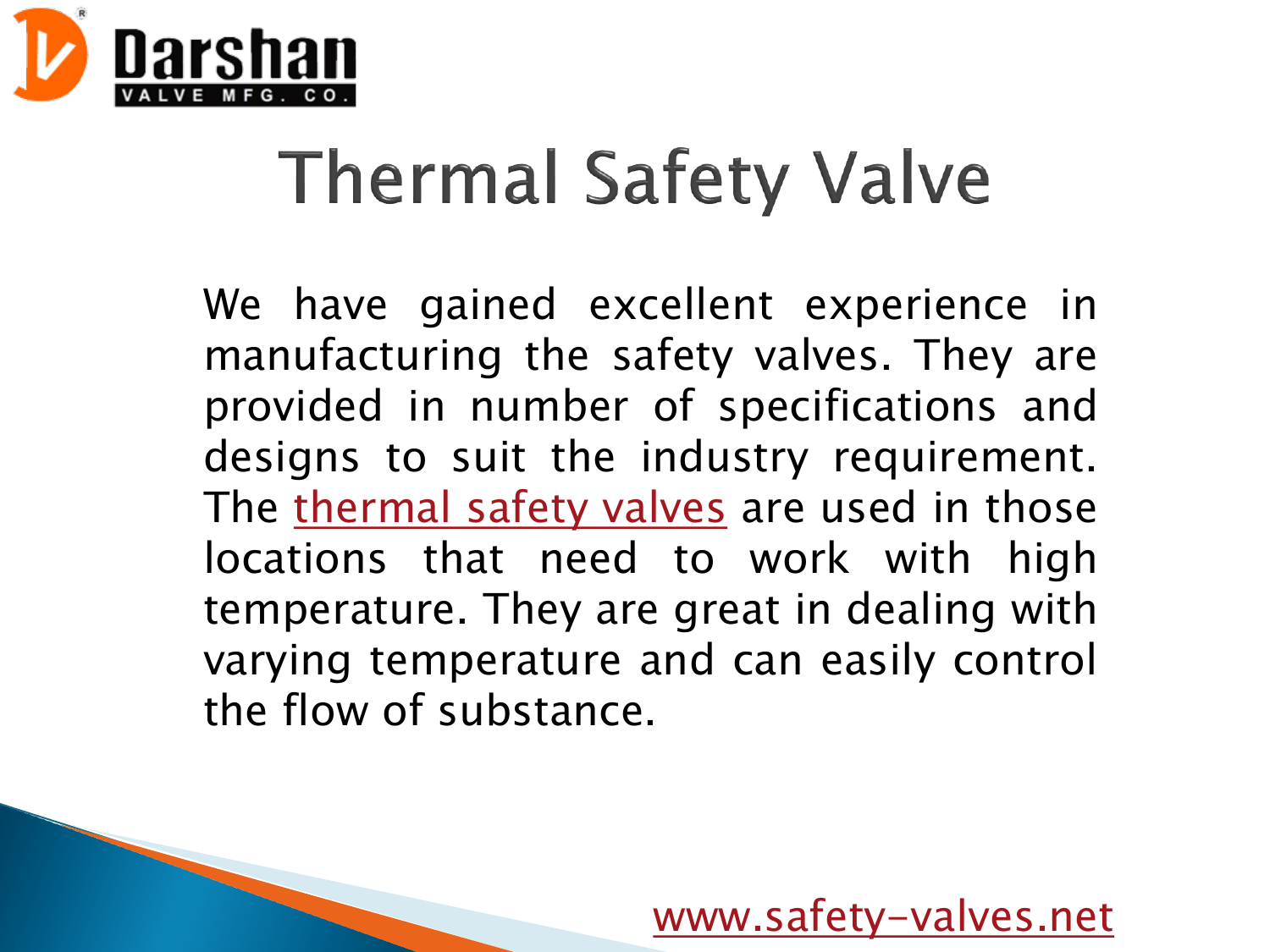

## **Pilot Operated Safety Valve**

The safety valve comes in different operating mode one of them is pilot operated valve. The pilot operated safety valve is controlled by the pressure that is maintained and managed by the pilot embedded in the safety valve.



These valves are made as per the requirement of the location and the need of the client.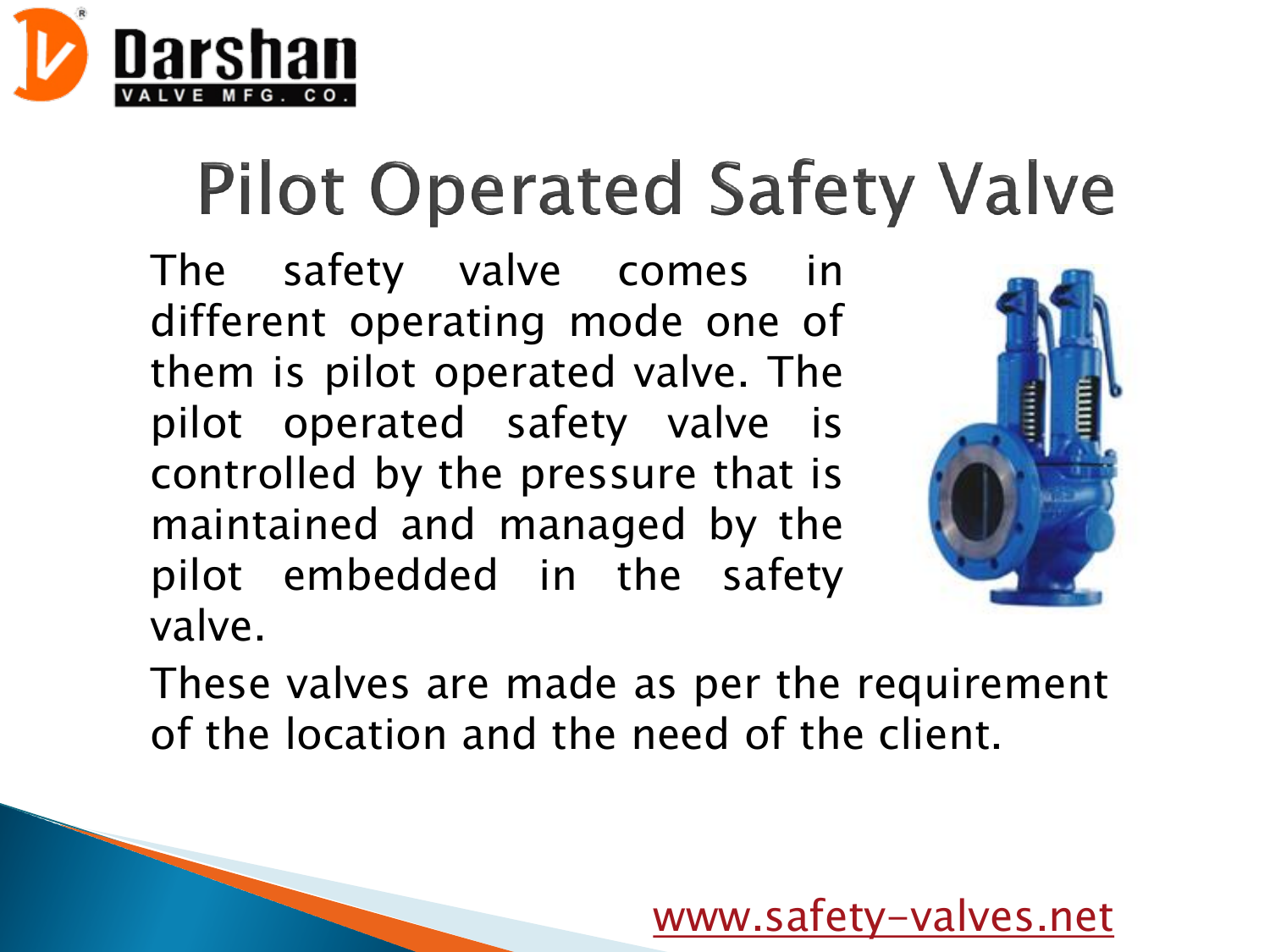

#### Liquid & Safety Valve



The safety valves helps in controlling the flow of liquid to a safe speed and time. The liquid & safety valve is a pressure relief valve that is activated on the pressure of the upstream of the valve. These valves are classified on the rapid opening or pop up action of the valve.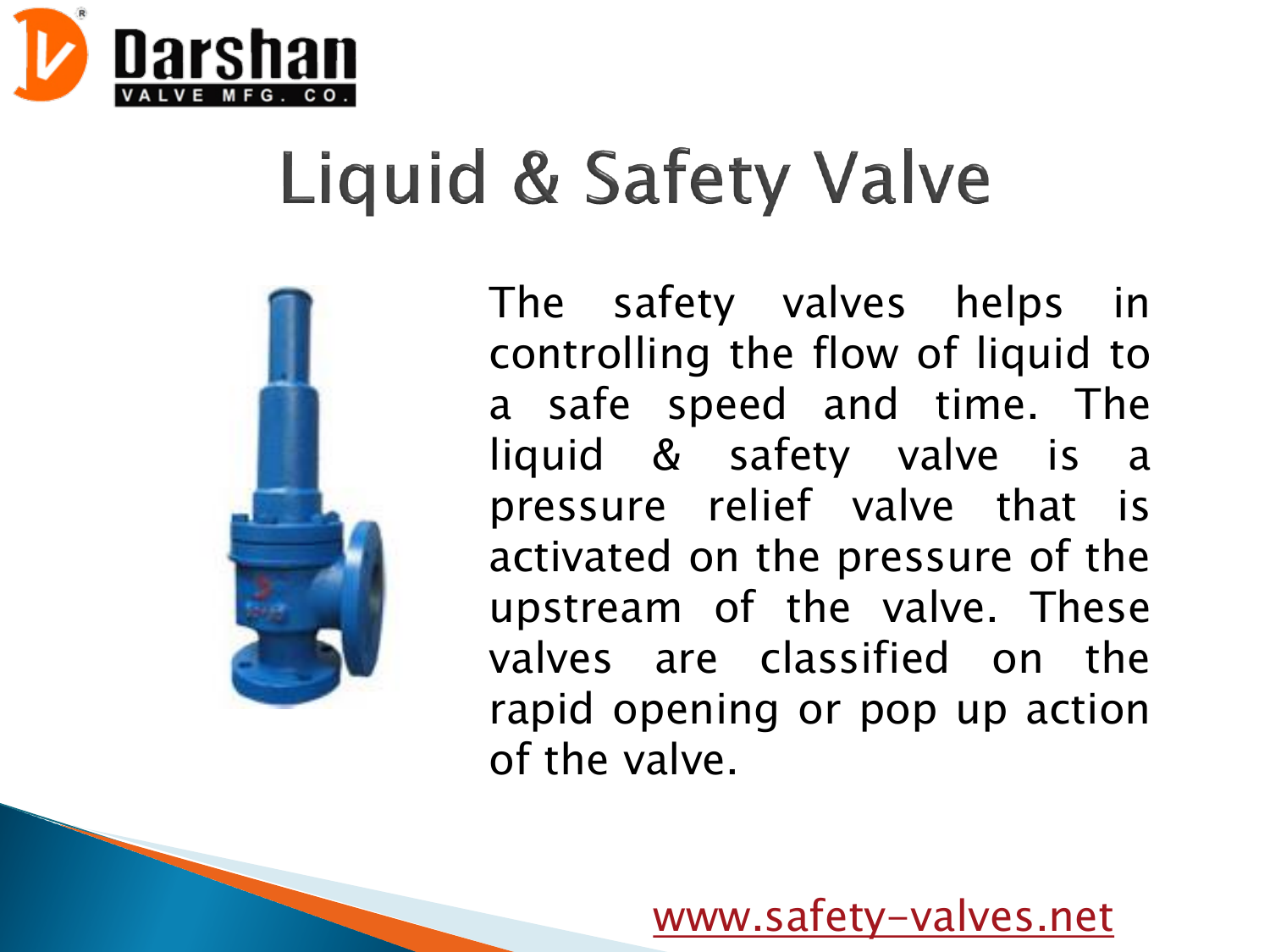

#### **Pressure Relief Valve**

A relief valve is an automatic pressure relieving device operated by the upstream pressure of the valve. They are made from to quality of material and latest technology to control the pressure in the valve.

The [pressure](http://safety-valves.net/pressure-reducing-valve.html) relief valve is designed and checked by the experts for their quality and efficiency.

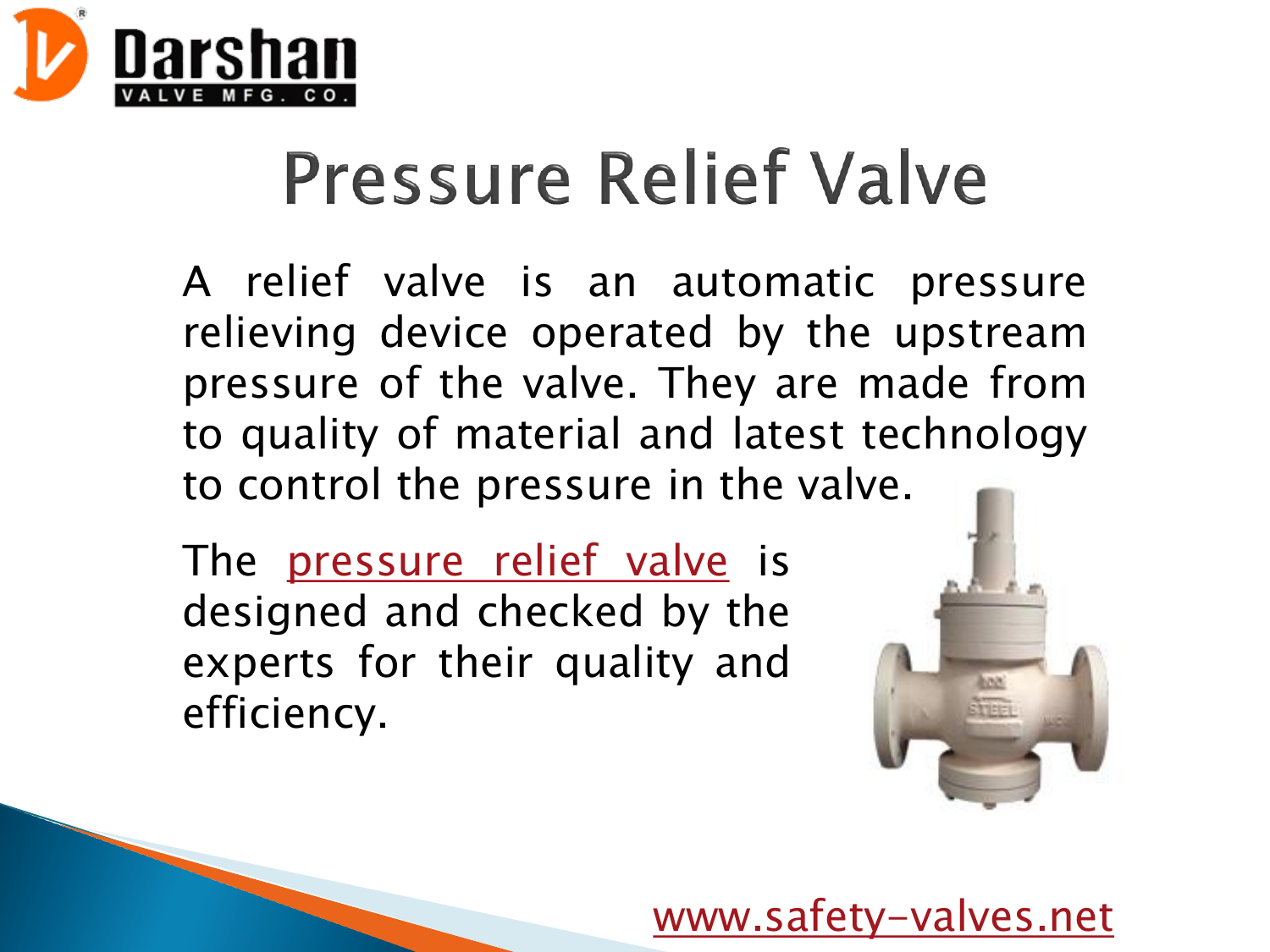

# Oil & Gas Safety Valve

The safety valve is used to control the pressure and flow of substance. They are used in number of industries. The oil and gas safety valve is used in the oil and gas processing industry. They are used to accurately control the pressure and handle the effective working. The safety valves are made in standard specifications and are even customized on client request.